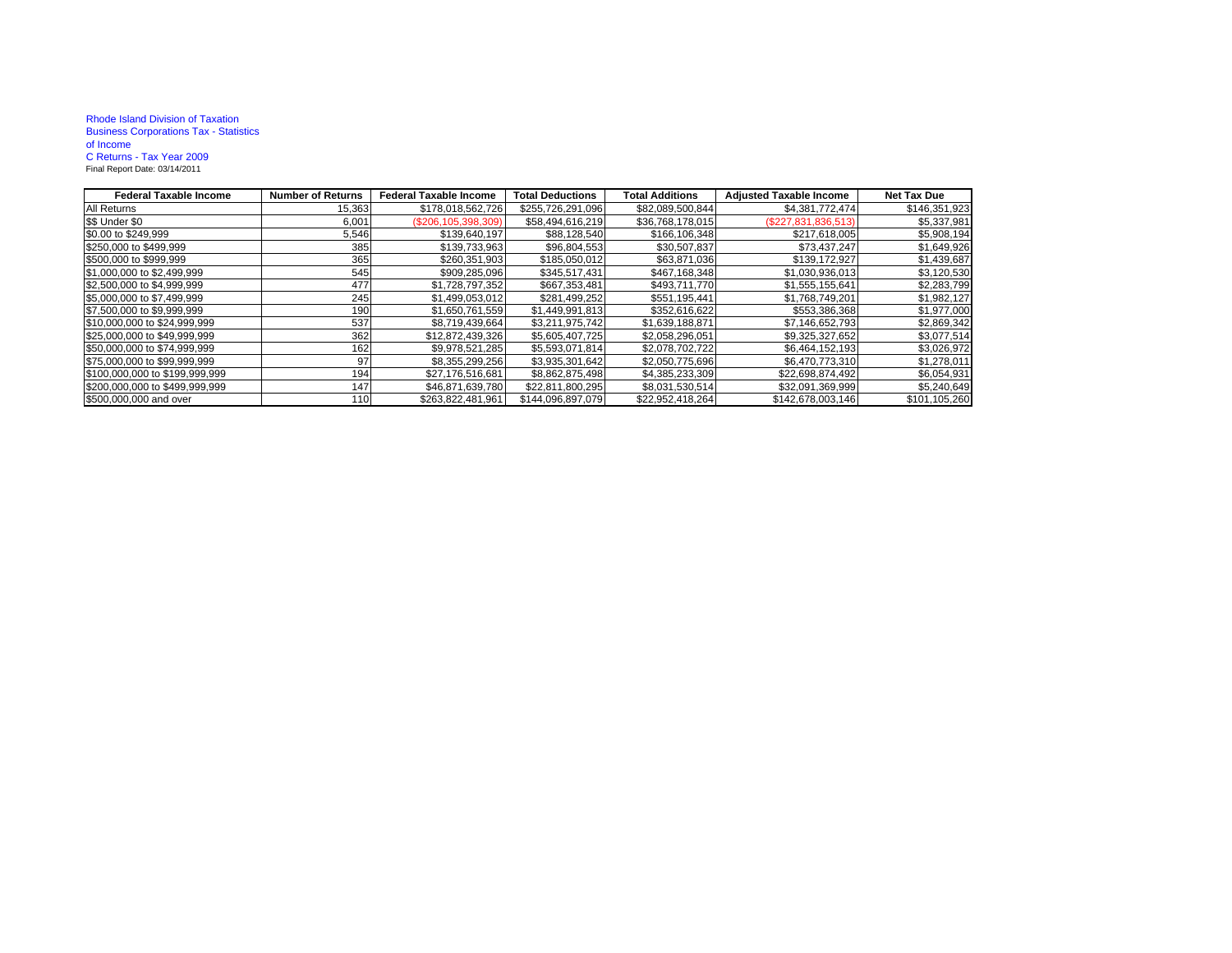| <b>Rhode Island Division of Taxation</b> |
|------------------------------------------|
| <b>Business Corporations Tax -</b>       |
| <b>Statistics of Income</b>              |
| C Returns - Deductions from              |
| Federal Taxable Income - Tax Year        |
| 2009                                     |
| Final Report Date: 03/14/2011            |

| <b>Federal Taxable Income</b>  | <b>Number of Returns</b> | <b>Net Operating</b> | Amount           | <b>Special Deductions</b> | Amount            | <b>Exempt Dividends</b> | Amount           | <b>Foreian Dividends</b> | Amount          | <b>Bonus Depreciation</b> | Amount           |
|--------------------------------|--------------------------|----------------------|------------------|---------------------------|-------------------|-------------------------|------------------|--------------------------|-----------------|---------------------------|------------------|
|                                |                          | Loss                 |                  |                           |                   | and Interest            |                  | Gross-Up                 |                 | and Sec 179               |                  |
| All Returns                    | 15,363                   | 2,486                | \$94,857,732,902 | 1.183                     | \$120.482.943.222 | 970                     | \$18,886,150,314 | 377                      | \$9,078,447,274 | 3,536                     | \$12,421,017,384 |
| \$\$ Under \$0                 | 6,001                    | 501                  | \$38,108,181,222 |                           | \$10.495.108.153  | 336                     | \$4,541,161,525  | 117                      | \$1,679,416,510 | 1.410                     | \$3,670,748,809  |
| \$0.00 to \$249,999            | 5,546                    | 1,213                | \$71,715,178     | 228                       | \$2,349,992       |                         | \$1,025,345      |                          | \$52,548        |                           | \$12,985,477     |
| \$250,000 to \$499,999         | 385                      |                      | \$87,660,804     |                           | \$2,364,737       |                         | \$965,359        |                          | \$262,87        |                           | \$5,550,782      |
| \$500,000 to \$999,999         | 365                      |                      | \$67,500,299     |                           | \$94,466,756      |                         | \$10,042,463     |                          | \$1,481,802     |                           | \$11,558,692     |
| \$1,000,000 to \$2,499,999     | 545                      | 1221                 | \$268,116,623    |                           | \$11,456,175      |                         | \$14,621,211     |                          | \$1,204.549     | 174                       | \$50,118,873     |
| \$2,500,000 to \$4,999,999     |                          |                      | \$367,231,005    |                           | \$70,850,651      |                         | \$65,864,824     |                          | \$5,180,728     | 160                       | \$158,226,273    |
| \$5,000,000 to \$7,499,999     | 245                      | 38                   | \$188,806,601    |                           | \$29,390,751      |                         | \$13,257,898     |                          | \$8,336,827     |                           | \$41,707,175     |
| \$7,500,000 to \$9,999,999     | 190                      |                      | \$217,465,612    |                           | \$1.118.364.893   |                         | \$9,029.912      |                          | \$1,562,340     |                           | \$103,569,056    |
| \$10,000,000 to \$24,999,999   | 537                      | 93                   | \$1,862,420,910  |                           | \$935.991.924     |                         | \$200,628,128    |                          | \$51,725,337    | 183                       | \$161,209,443    |
| \$25,000,000 to \$49,999,999   | 362                      |                      | \$3,332,703,467  |                           | \$1,379,707,193   |                         | \$548,114,486    | 32                       | \$173,575,164   |                           | \$171,307,415    |
| \$50,000,000 to \$74,999,999   | 162                      |                      | \$2,858,898,752  |                           | \$1,683,588,387   |                         | \$491,969,769    |                          | \$338,970,948   |                           | \$219,643,958    |
| \$75,000,000 to \$99,999,999   |                          |                      | \$2,019,269,249  |                           | \$983,701.511     |                         | \$349,985.361    |                          | \$111,315,873   |                           | \$471,029,648    |
| \$100,000,000 to \$199,999,999 | 194                      |                      | \$2,357,828,874  |                           | \$3.765.318.227   |                         | \$1,279,507,716  |                          | \$459.175.470   |                           | \$1,001.045.211  |
| \$200,000,000 to \$499,999,999 | 147                      | 34                   | \$9,598,754,192  |                           | \$6,913,817,122   |                         | \$2,438,796,763  | 37                       | \$777,400,708   |                           | \$3,083,031,510  |
| \$500,000,000 and over         |                          |                      | \$33,451,180,114 |                           | \$92,996,466,750  | 60                      | \$8,921,179,554  | 41 I                     | \$5,468,785,599 |                           | \$3,259,285,062  |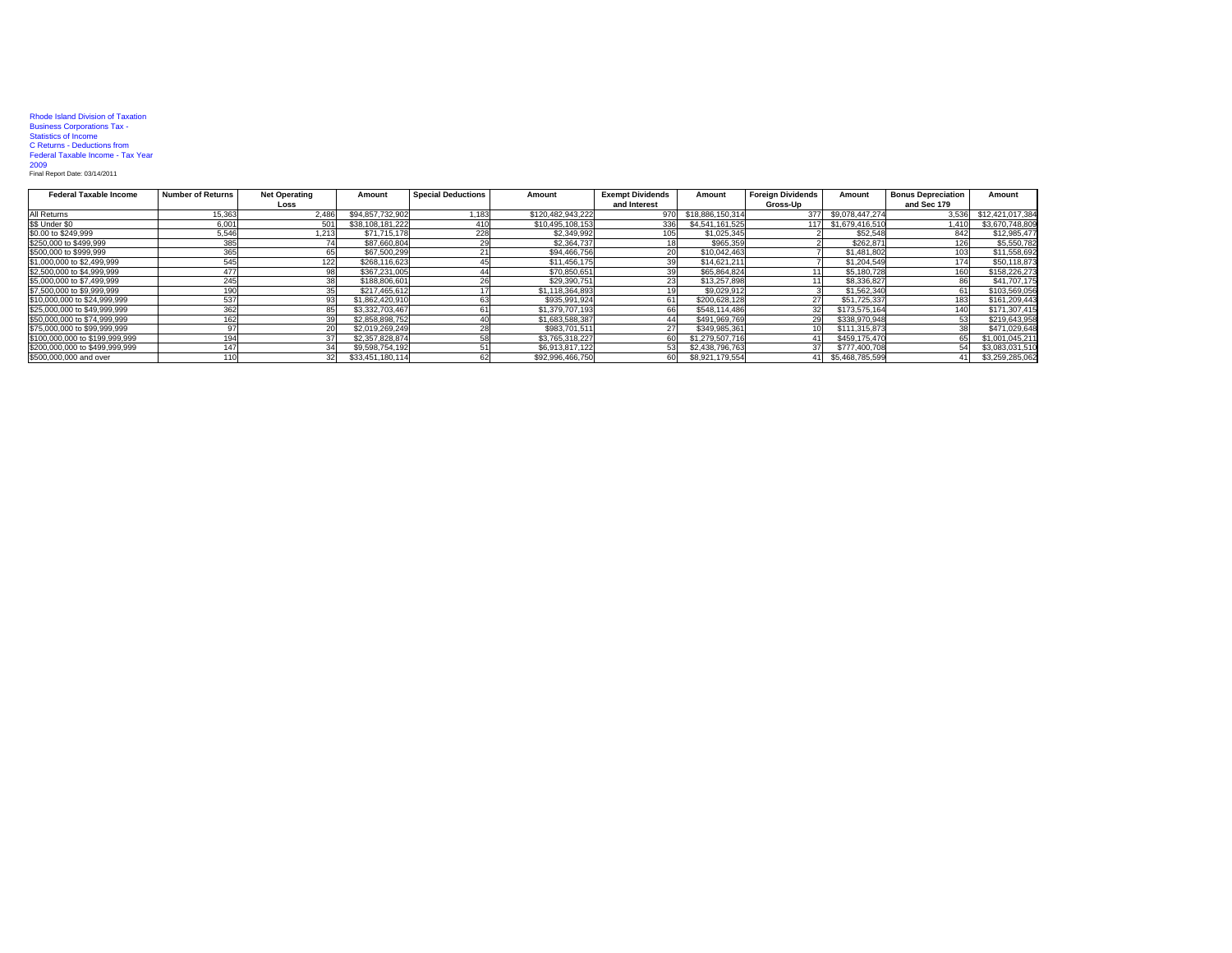## Rhode Island Division of Taxation<br>Business Corporations Tax -<br>Statistics of Income<br>C Returns - Additions to Federal<br>Taxable Income - Tax Year 2009<br>Final Report Date: 03/14/2011

| <b>Federal Taxable Income</b>  | <b>Number of Returns</b> | Interest Income | Amount          | Rhode Island           | Amount        | <b>Bonus Depreciation</b> | Amount           | <b>Captive REIT</b>   | Amount          |
|--------------------------------|--------------------------|-----------------|-----------------|------------------------|---------------|---------------------------|------------------|-----------------------|-----------------|
|                                |                          |                 |                 | <b>Corporate Taxes</b> |               | and Sec 179               |                  | <b>Dividends Paid</b> |                 |
|                                |                          |                 |                 |                        |               |                           |                  | <b>Deduction</b>      |                 |
| All Returns                    | 15.363                   | 511             | \$4,170,623,286 | 8.787                  | \$830,764,090 | 3.911                     | \$36,781,388,957 |                       | \$2,996,858,147 |
| \$\$ Under \$0                 | 6.001                    | 181             | \$2,366,530,762 | 3.686                  | \$67,286,427  | 1.372                     | \$15,976,083,508 |                       | \$195,286,407   |
| \$0.00 to \$249.999            | 5,546                    | 39              | \$2,704,722     | 2.463                  | \$6,613,546   | 678                       | \$78,389,729     |                       | \$76,615,594    |
| \$250,000 to \$499,999         | 385                      |                 | \$300.925       | 254                    | \$3,731,906   | 154                       | \$23,695,179     |                       |                 |
| \$500,000 to \$999,999         | 365                      |                 | \$12,480,610    | 241                    | \$3,343,274   | 142                       | \$41,020,019     |                       |                 |
| \$1,000,000 to \$2,499,999     | 545                      |                 | \$9,515,637     | 351                    | \$11,980,449  | 243                       | \$171,052,207    |                       |                 |
| \$2,500,000 to \$4,999,999     | 477                      |                 | \$25,356,586    | 315                    | \$12,758,324  | 234                       | \$301,264,229    |                       | \$15,625        |
| \$5,000,000 to \$7,499,999     | 245                      |                 | \$5,795,185     | 163                    | \$1,976,815   | 106                       | \$364,480,888    |                       |                 |
| \$7,500,000 to \$9,999,999     | 190                      |                 | \$1,955,713     | 130                    | \$7,419,006   | 98                        | \$236,910,781    |                       |                 |
| \$10,000,000 to \$24,999,999   | 537                      | 47              | \$87.435.319    | 387                    | \$31,187,790  | 279                       | \$754.073.241    |                       | \$20,178,860    |
| \$25,000,000 to \$49,999,999   | 362                      |                 | \$96.075.456    | 263                    | \$61,653,704  | 195                       | \$852,182,810    |                       | \$95,121,214    |
| \$50,000,000 to \$74,999,999   | 162                      | 28              | \$62,570,041    | 127                    | \$38,189,882  | 102                       | \$623,938,341    |                       |                 |
| \$75,000,000 to \$99,999,999   | 97                       |                 | \$214,194,651   | 82                     | \$21,123,979  |                           | \$1.037.314.216  |                       |                 |
| \$100,000,000 to \$199,999,999 | 194                      | 32              | \$406.391.976   | 138                    | \$87,826,875  |                           | \$1.964.112.973  |                       | \$546.016.518   |
| \$200,000,000 to \$499,999,999 | 147                      | 23              | \$231.980.916   | 104                    | \$146.673.401 |                           | \$5.711.320.995  |                       | \$320,442.821   |
| \$500,000,000 and over         | 11(                      | 25              | \$647,334,787   | 83                     | \$328,998.712 | 64                        | \$8,645,549,841  |                       | \$1,743,181,108 |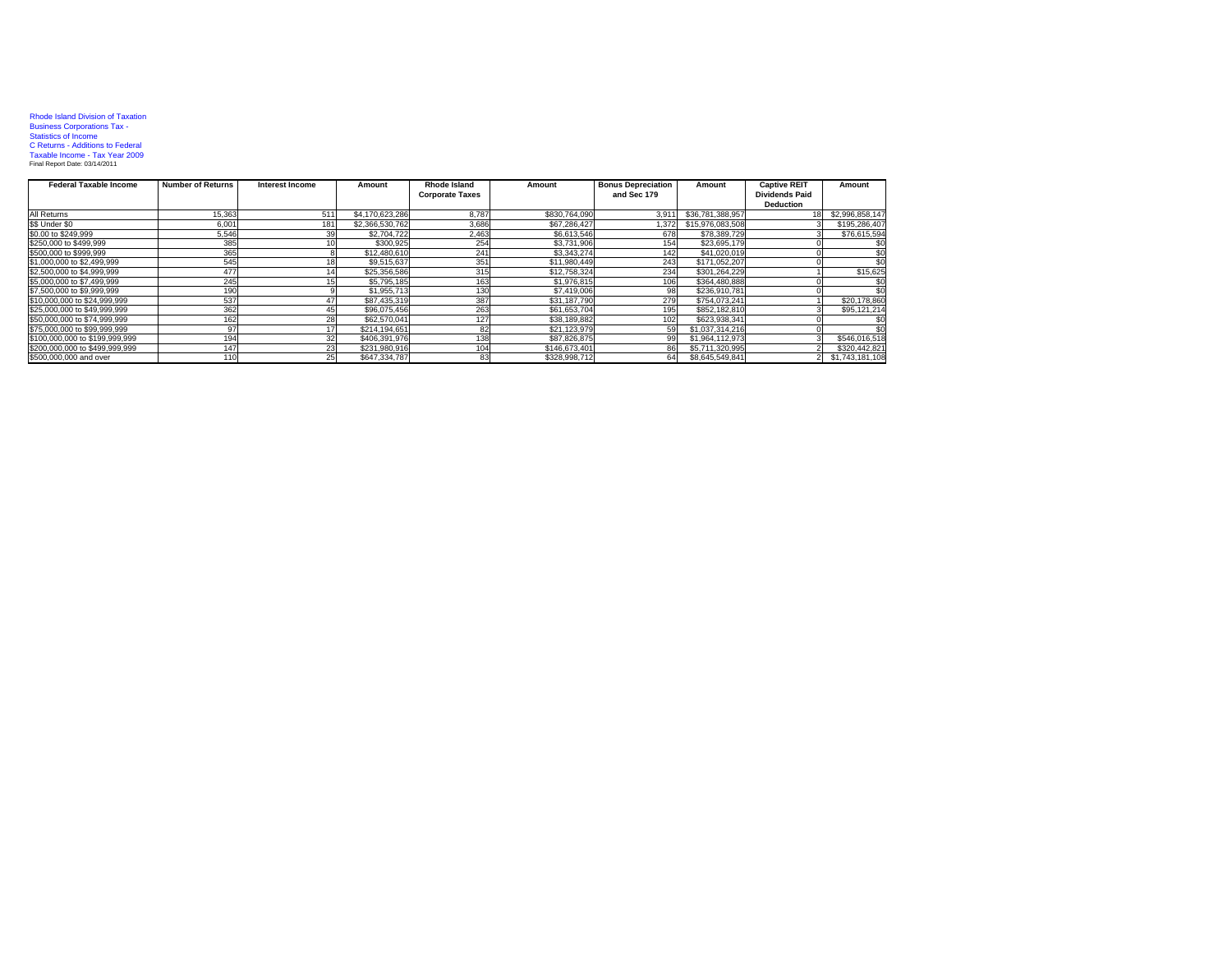## Rhode Island Division of Taxation Business Corporations Tax - Statistics of Income C Returns - Credits - Tax Year 2009

## Final Report Date: 03/14/2011

| <b>Federal Taxable Income</b>  | <b>Number of Returns</b> | <b>Historic Structure</b> | Amount   | <b>Film</b> | Amount    | Investment | Amount      | R & D Expenses | Amount      | R & D Property | Amount    |      |                 | <b>Enterprise Amount Other Credits</b> | Amount    |
|--------------------------------|--------------------------|---------------------------|----------|-------------|-----------|------------|-------------|----------------|-------------|----------------|-----------|------|-----------------|----------------------------------------|-----------|
|                                |                          |                           |          |             |           | Tax        |             |                |             |                |           | Zone |                 |                                        |           |
| All Returns                    | 15,363                   |                           | \$84,821 |             | \$213,826 |            | \$5,272,271 |                | \$3,322,083 |                | \$543,168 |      | \$57.559        |                                        | \$761,348 |
| \$\$ Under \$0                 | 6,001                    |                           |          |             |           |            | \$1,205,092 |                | \$1,008,621 |                | \$24,441  |      | \$5,000         |                                        |           |
| \$0.00 to \$249,999            | 5,546                    |                           |          |             |           |            | \$125,651   |                | \$149,646   |                |           |      |                 |                                        | \$45,792  |
| \$250,000 to \$499,999         | 385                      |                           |          |             |           |            | \$78,181    |                | \$560,306   |                | \$463,472 |      | \$0             |                                        |           |
| \$500,000 to \$999,999         | 365                      |                           |          |             | \$53,506  |            | \$27,064    |                |             |                |           |      | \$46,256        |                                        | \$24,962  |
| \$1,000,000 to \$2,499,999     | 545                      |                           |          |             |           |            | \$58,006    |                | \$58,749    |                |           |      |                 |                                        | \$0       |
| \$2,500,000 to \$4,999,999     | 477                      |                           |          |             | \$710     |            |             |                | \$20,996    |                |           |      | \$0             |                                        | \$4,002   |
| \$5,000,000 to \$7,499,999     | 245                      |                           |          |             |           |            | \$157       |                | \$50,345    |                |           |      | \$0             |                                        | \$0       |
| \$7,500,000 to \$9,999,999     | 10                       |                           | \$84,821 |             | \$159,610 |            | \$383,377   |                |             |                |           |      | \$ <sub>0</sub> |                                        | \$0       |
| \$10,000,000 to \$24,999,999   | 537                      |                           |          |             |           |            | \$91,317    |                | \$168,440   |                |           |      | \$ſ             |                                        | \$0       |
| \$25,000,000 to \$49,999,999   | 362                      |                           |          |             |           |            | \$180,135   |                | \$829,254   |                |           |      |                 |                                        | \$643,588 |
| \$50,000,000 to \$74,999,999   | 162                      |                           |          |             |           |            | \$939,611   |                | \$268,214   |                |           |      | $\sim$          |                                        | \$0       |
| \$75,000,000 to \$99,999,999   |                          |                           |          |             |           |            |             |                |             |                |           |      | \$1,203         |                                        | \$0       |
| \$100,000,000 to \$199,999,999 | 19                       |                           |          |             |           |            | \$768,080   |                |             |                | \$55,255  |      |                 |                                        | \$10,624  |
| \$200,000,000 to \$499,999,999 | 14                       |                           |          |             |           |            |             |                | \$43,793    |                |           |      |                 |                                        |           |
| \$500,000,000 and over         | 11(                      |                           |          |             |           |            | \$1,415,600 |                | \$163,719   |                |           |      | \$5,100         |                                        | \$32,380  |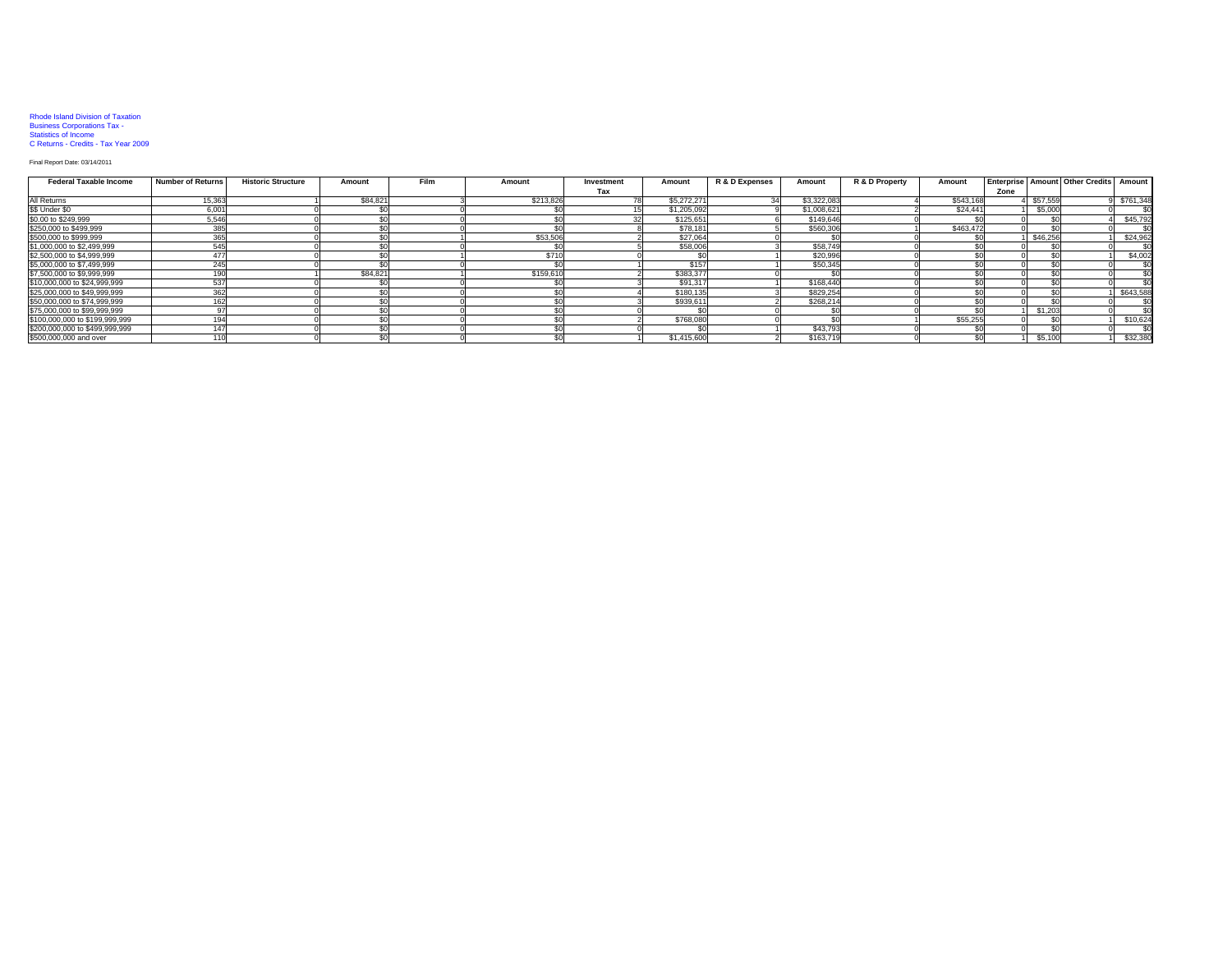Rhode Island Division of TaxationBusiness Corporations Tax - Statistics of Income Minimum Filers - C Returns - Tax Year 2009Final Report Date: 03/14/2011

| <b>Total Gross Receipts</b> | <b>Number of Returns</b> |
|-----------------------------|--------------------------|
| <b>All Returns</b>          | 12,145                   |
| Under \$25,000              | 4,306                    |
| \$25,000 to \$99,999        | 625                      |
| \$100,000 to \$249,999      | 698                      |
| \$250,000 to \$499,999      | 604                      |
| \$500,000 to \$999,999      | 590                      |
| \$1,000,000 to \$2,499,999  | 732                      |
| \$2,500,000 to \$4,999,999  | 517                      |
| \$5,000,000 to \$9,999,999  | 575                      |
| \$10,000,000 and over       |                          |